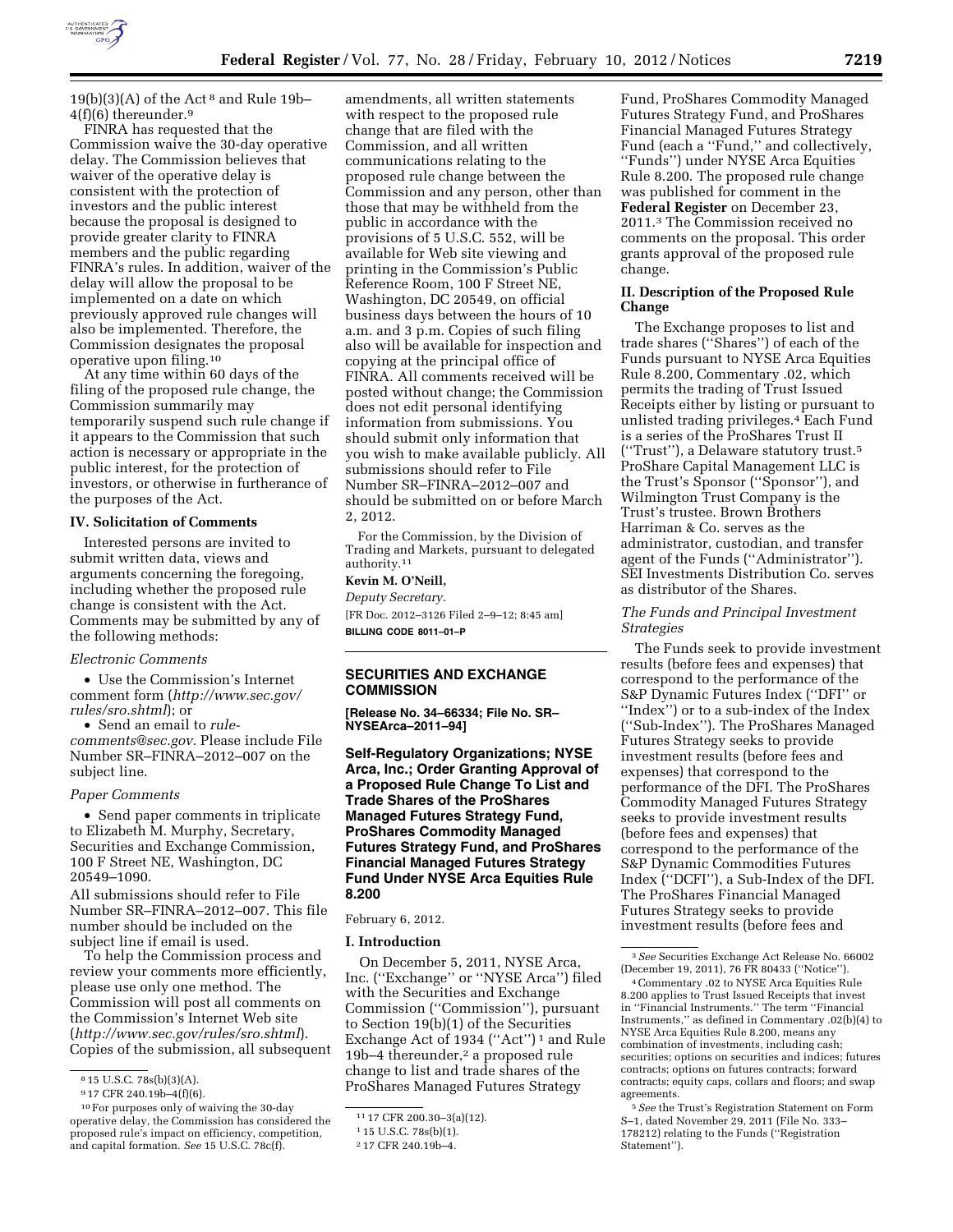expenses) that correspond to the performance of the S&P Dynamic Financial Futures Index (''DFFI''), another Sub-Index of the DFI.

The Index and each Sub-Index were developed by Standard & Poor's and are long/short rules-based investable indexes designed to attempt to capture the economic benefit derived from both rising and declining trends in futures prices.6 The Index is composed of unleveraged positions in U.S. exchangetraded futures contracts on sixteen different tangible commodities (''Commodities Futures Contracts''), as well as U.S. exchange-traded futures contracts on eight different financials, such as major currencies and U.S. Treasury securities (''Financials Futures Contracts,'' and together with the Commodities Futures Contracts, collectively, ''Index Components'').7 Commodities Futures Contracts and Financials Futures Contracts each comprise a Sub-Index of the Index: the DCFI and the DFFI, respectively (collectively, ''Sub-Indexes'').

In order to achieve the investment objective of the Funds, the Sponsor will invest in: (1) Exchange-traded futures contracts of the type comprising the Index or Sub-Indexes, as applicable (''Futures Contracts''); and/or (2) under limited circumstances (as further described herein), swap agreements whose value is derived from the level of the Index, a Sub-Index, one or more Futures Contracts, or, in the case of currency-based Financials Futures Contracts, the exchange rates underlying such Financials Futures Contracts. Each Fund may also invest in cash or cash equivalents, such as U.S. Treasury securities or other high credit quality, short-term fixed-income or similar

securities (including shares of money market funds, bank deposits, bank money market accounts, certain variable rate-demand notes, and repurchase agreements collateralized by government securities) that may serve as collateral for the Futures Contracts or swap agreements. The Sponsor does not expect the Funds to invest directly in any commodity or currency.

Each Fund seeks to achieve its investment objective by investing, under normal market conditions, in exchangetraded Futures Contracts. In the event position accountability rules or position limits with respect to a Futures Contract is reached with respect to a Fund, the Sponsor may, in its commercially reasonable judgment, cause such Fund to obtain exposure through swaps whose value is derived from the level of the Index, a Sub-Index, one or more Futures Contracts, or, in the case of currency-based Financials Futures Contracts, the exchange rates underlying such Financials Futures Contracts, or invest in swaps if such instruments tend to exhibit trading prices or returns that correlate with the Index, the Sub-Indexes, or any Futures Contract and will further the investment objective of the Funds.8 The Funds may also invest in swaps if the market for a specific Futures Contract experiences emergencies (*e.g.,* natural disaster, terrorist attack, or an act of God) or disruptions (*e.g.,* a trading halt or a flash crash) that would prevent the Funds from obtaining the appropriate amount of investment exposure to the affected Futures Contracts directly.<sup>9</sup>

#### *The Index and Sub-Indexes*

The Index is composed of the Index Components, representing unleveraged long or short positions in U.S. exchange-

traded futures contracts in the commodity and financial markets.10 The Index Components are formed into ''sectors'' of one or more contracts with similar characteristics. Index Components within each sector are chosen based on fundamental characteristics and liquidity. The Commodities Futures Contracts comprise the DCFI as described below, and weightings of the Commodities Futures Contracts are based on generally known world production levels, as adjusted to limit the impact of the energy sector. The Financials Futures Contracts comprise the DFFI, as described below, and weightings of the Financials Futures Contracts are based on, but not directly proportional to, gross domestic product.

The positions the Index (and accordingly, each Sub-Index) takes in the Index Components are not longonly, but are set by sector, long, short or, in the case of Energy, flat based on the relation of the current aggregate price input of the Index Components in a particular sector with a seven-month weighted moving average of the aggregate price inputs of the same Index Components. For the Index and the DCFI, the sector weights will vary based on whether Energy is positioned long or flat. If Energy is flat, its weight is redistributed pro-rata among the other sectors. Since the DFFI has no commodity exposure, the weights of the sectors and the Index Components that comprise it are not impacted by the long or flat positioning of the Energy sector.

For the Index, if Energy is positioned ''long,'' the initial Index weights, together with information about the exchange and trading hours for each Futures Contract, are as follows:

|             |                         | Index weights with energy "long" |               |               |               |                                      |                             |  |
|-------------|-------------------------|----------------------------------|---------------|---------------|---------------|--------------------------------------|-----------------------------|--|
| Sub-Index   | Weight<br>$\frac{1}{2}$ | Sector                           | Weight<br>(%) | Component     | Weight<br>(%) | Exchange                             | Trading hours <sup>11</sup> |  |
| <b>DCFI</b> | 50                      | Energy                           | 14.12         | Light Crude   | 10.20         | NYMEX (CME)    6 p.m.–5:15 p.m. next | day.                        |  |
|             |                         |                                  |               | Heating Oil   | 1.54          | NYMEX (CME)  6 p.m. - 5:15 p.m. next | day.                        |  |
|             |                         |                                  |               | RBOB Gasoline | 1.40          | NYMEX (CME)  6 p.m. - 5:15 p.m. next | dav.                        |  |

<sup>6</sup>Standard & Poor's is not a broker-dealer, is not affiliated with a broker-dealer, and has implemented procedures designed to prevent the use and dissemination of material, non-public information regarding the Index and Sub-Indexes.

10As set forth in the Index weighting scheme example below, the commodities portion of the

<sup>7</sup>The Index Components are traded on the Chicago Mercantile Exchange, Inc. (''CME''), COMEX (a division of CME), Chicago Board of Trade (''CBOT,'' a division of CME), NYMEX (a division of CME), and ICE Futures US (''ICE'') (collectively, ''Futures Exchanges'').

<sup>8</sup>To the extent practicable, the Funds will invest in swaps cleared through the facilities of a centralized clearing house.

<sup>9</sup>The Sponsor will attempt to mitigate the Funds' credit risk by transacting only with large, wellcapitalized institutions using measures designed to determine the creditworthiness of a counterparty and will take various steps to limit counterparty credit risk.

Index consists of multiple commodity sectors (*e.g.,*  Energy, Industrial Metals) and each sector is assigned a percentage sector weight. Each sector, in turn, consists of one or more components, each with an assigned component weight. Similarly, the financial markets portion of the Index consists of multiple foreign currency and U.S. Treasury sectors (*e.g.,* Australian Dollar and U.S. Treasury Notes), each with an assigned sector weight. Each such sector has one component, with an assigned component weight.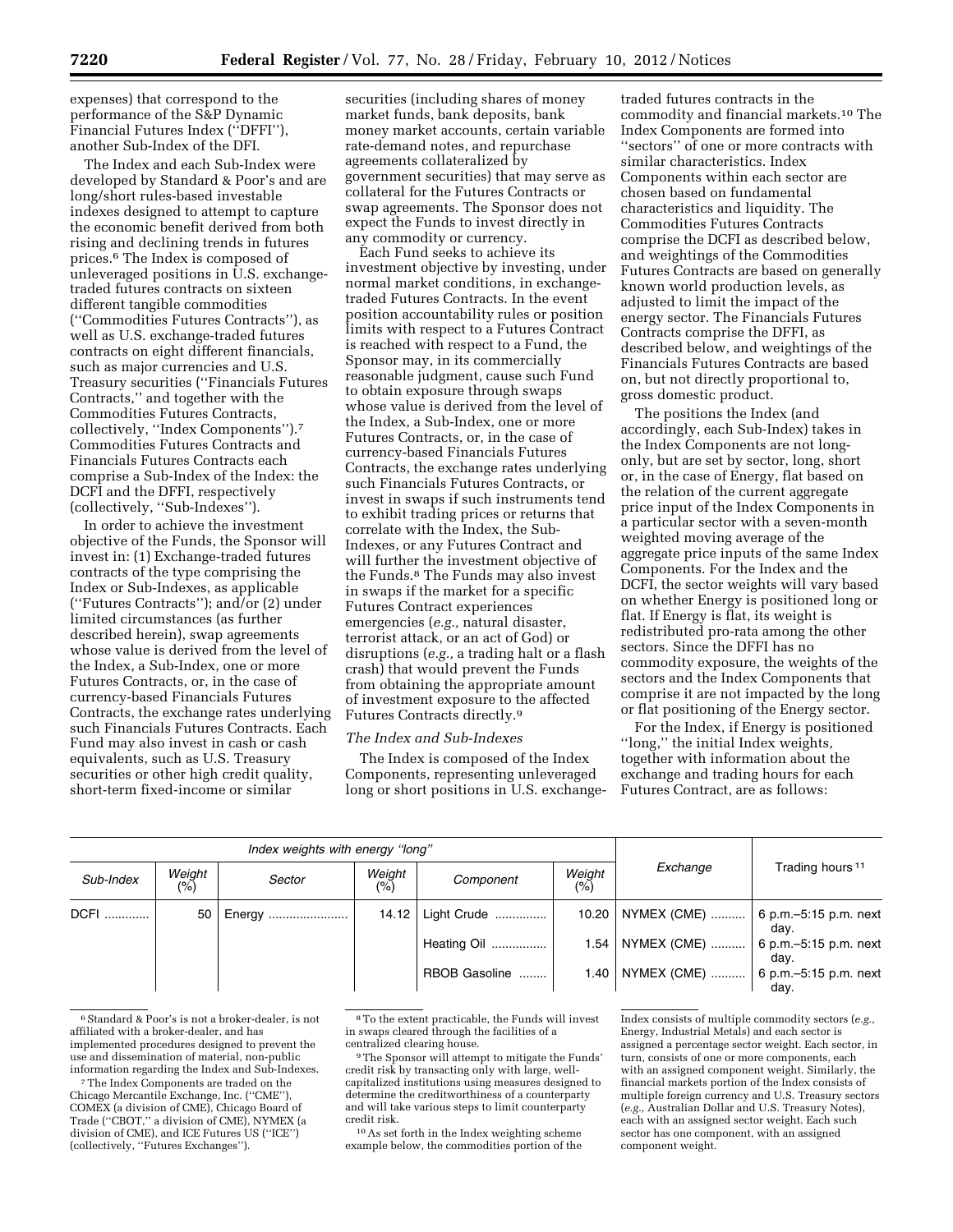| Index weights with energy "long" |                  |                                        |       |                               |      |             |                                                |  |
|----------------------------------|------------------|----------------------------------------|-------|-------------------------------|------|-------------|------------------------------------------------|--|
| Sub-Index                        | Weight<br>$(\%)$ | Weight<br>Sector<br>$(\%)$             |       | Weight<br>Component<br>$(\%)$ |      | Exchange    | Trading hours <sup>11</sup>                    |  |
|                                  |                  |                                        |       | Natural Gas                   | 0.98 | NYMEX (CME) | 6 p.m. - 5:15 p.m. next<br>day.                |  |
|                                  |                  | Industrial Metals                      | 5.02  | Copper                        | 5.02 | COMEX (CME) | 6 p.m. - 5:15 p.m. next<br>dav.                |  |
|                                  |                  | Precious Metals                        | 3.79  | Gold                          | 3.22 | COMEX (CME) | 6 p.m. - 5:15 p.m. next<br>day.                |  |
|                                  |                  |                                        |       | Silver                        | 0.57 | COMEX (CME) | 6 p.m. - 5:15 p.m. next<br>day                 |  |
|                                  |                  | Livestock                              | 5.27  | Lean Hogs                     | 2.04 | CME         | $*** 12$                                       |  |
|                                  |                  |                                        |       | Live Cattle                   | 3.23 | CME         | $***13$                                        |  |
|                                  |                  | Grains                                 | 13.85 | Corn                          | 5.75 | CBOT (CME)  | 7pm-8:15 a.m.; 10:30<br>a.m.-2:15 p.m.         |  |
|                                  |                  |                                        |       | Soybeans                      | 3.37 | CBOT (CME)  | 7 p.m. - 8:15 a.m.;<br>10:30 a.m.-2:15<br>p.m. |  |
|                                  |                  |                                        |       | Wheat                         | 4.73 | CBOT (CME)  | 7 p.m. - 8:15 a.m.;<br>10:30 a.m.-2:15<br>p.m. |  |
|                                  |                  | Softs                                  | 7.95  | Coffee                        | 1.26 | ICE         | 3:30 a.m.-2 p.m.                               |  |
|                                  |                  |                                        |       | Cocoa                         | 0.42 | ICE         | 4 a.m. - 2 p.m.                                |  |
|                                  |                  |                                        |       | Sugar                         | 3.58 | ICE         | 3:30 a.m.-2 p.m.                               |  |
|                                  |                  |                                        |       | Cotton                        | 2.69 | ICE         | 9 p.m.-2:30 p.m. next<br>day.                  |  |
| DFFI                             | 50               | Australian Dollar                      | 1.67  | Australian Dollar             | .    | CME         | 6 p.m. - 5:15 p.m. next<br>day.                |  |
|                                  |                  | British Pound                          | 3.08  | British Pound                 | .    | CME         | 6 p.m. - 5:15 p.m. next<br>day.                |  |
|                                  |                  | Canadian Dollar                        | 2.10  | Canadian Dollar               | .    | CME         | 6 p.m. - 5:15 p.m. next<br>day.                |  |
|                                  |                  | Euro                                   | 15.67 |                               |      | CME         | 6 p.m. - 5:15 p.m. next<br>day.                |  |
|                                  |                  | Japanese Yen                           | 7.31  | Japanese Yen                  | .    | CME         | 6 p.m. - 5:15 p.m. next<br>day.                |  |
|                                  |                  | Swiss Franc                            | 0.70  | Swiss Franc                   | .    | CME         | 6 p.m. - 5:15 p.m. next<br>dav.                |  |
|                                  |                  | U.S. Treasury<br>Notes <sup>14</sup> . | 9.74  | U.S. Treasury Notes           | .    | CBOT (CME)  | 6:30 p.m. - 5 p.m.<br>Next day.                |  |
|                                  |                  | U.S. Treasury<br>Bonds <sup>15</sup> . | 9.74  | U.S. Treasury Bonds           | .    | CBOT (CME)  | 6:30 p.m. - 5 p.m.<br>Next day.                |  |
| Totals                           | 100              |                                        | 100   |                               | 100  |             |                                                |  |

For the DCFI, if Energy is positioned ''flat,'' the initial Index weights will be as follows:

| Index weights with energy "flat" |               |                   |               |               |              |
|----------------------------------|---------------|-------------------|---------------|---------------|--------------|
| Sub-Index                        | Weight $(\%)$ | Sector            | Weight $(\%)$ | Component     | Weight (%)   |
| <b>DCFI</b>                      | 41.78         |                   | 0.00          | Light Crude   | 0.00<br>0.00 |
|                                  |               |                   |               | RBOB Gasoline | 0.00         |
|                                  |               | Industrial Metals | 5.84          | Natural Gas   | 0.00<br>5.84 |
|                                  |               | Precious Metals   | 4.41          |               | 3.75<br>0.66 |
|                                  |               | Livestock         | 6.13          | Lean Hogs     | 2.38<br>3.76 |
|                                  |               | <b>Grains</b>     | 16.13         |               | 6.70         |

 $^{\rm 11}\!\!\rm{All}$  times are Eastern time (''E.T.''), inclusive of electronic and open outcry trading sessions, as

 $12$  Lean Hogs trade from 10:05 a.m. Monday to 2:55 p.m. Friday, with daily trading halts from 5 p.m. to 6 p.m.

13Live Cattle trade from 10:05 a.m. Monday to 2:55 p.m. Friday, with daily trading halts from 5 p.m. to 6 p.m.

14 ''U.S. Treasury Notes'' refer to 10 year U.S. Treasury Note futures.

15 ''U.S. Treasury Bonds'' refer to those futures with underlying bonds of a remaining term to call or maturity of 15–25 years.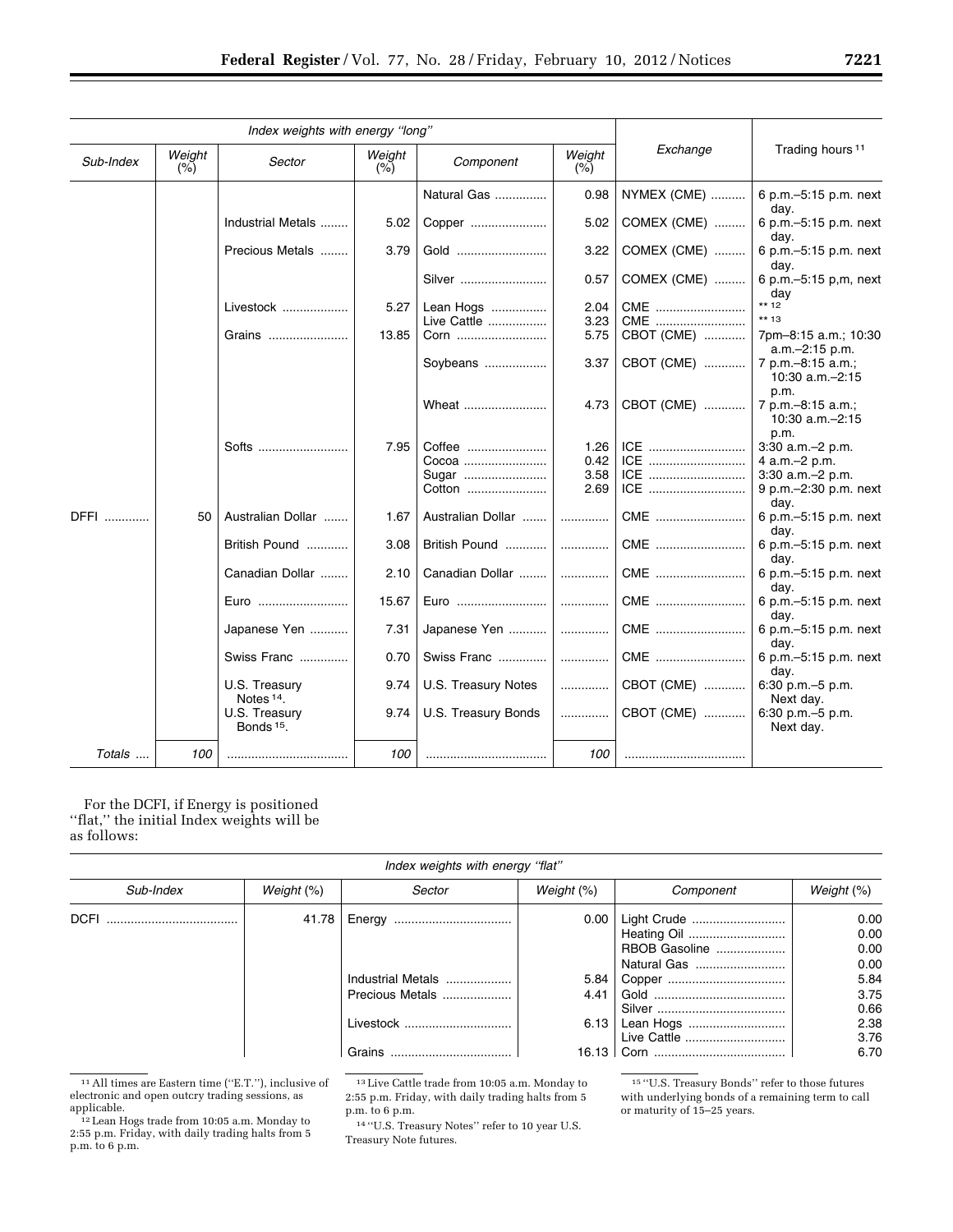| Index weights with energy "flat" |               |                                                                                                                                             |                                                                         |                                                                                                                                                |                                                                                                                 |  |
|----------------------------------|---------------|---------------------------------------------------------------------------------------------------------------------------------------------|-------------------------------------------------------------------------|------------------------------------------------------------------------------------------------------------------------------------------------|-----------------------------------------------------------------------------------------------------------------|--|
| Sub-Index                        | Weight $(\%)$ | Sector                                                                                                                                      | Weight $(\%)$                                                           | Component                                                                                                                                      | Weight (%)                                                                                                      |  |
| <b>DFFI</b>                      | 58.22         | Softs<br>Australian Dollar<br>British Pound<br>Canadian Dollar<br>Japanese Yen<br>Swiss Franc<br>U.S. Treasury Notes<br>U.S. Treasury Bonds | 9.26<br>1.94<br>3.59<br>2.44<br>18.24<br>8.51<br>0.81<br>11.34<br>11.34 | Soybeans<br>Australian Dollar<br>British Pound<br>Canadian Dollar<br>Japanese Yen<br>Swiss Franc<br>U.S. Treasury Notes<br>U.S. Treasury Bonds | 3.92<br>5.51<br>1.47<br>0.48<br>4.17<br>3.13<br>1.94<br>3.59<br>2.44<br>18.24<br>8.51<br>0.81<br>11.34<br>11.34 |  |
| Totals                           | 100           |                                                                                                                                             | 100                                                                     |                                                                                                                                                | 100                                                                                                             |  |

For the DCFI, if Energy is positioned "long," the initial Sub-Index weightings would be as follows:

| DCFI weights with energy "long" |               |           |                               |  |
|---------------------------------|---------------|-----------|-------------------------------|--|
| Sector                          | Weight<br>(%) | Component | Weight                        |  |
| Energy                          | 28.24         |           | 20.40<br>3.08<br>2.80<br>1.96 |  |
|                                 | 10.04<br>7.58 |           | 10.04<br>6.44<br>1.14         |  |
|                                 | 10.54         |           | 4.08<br>6.46                  |  |
| Grains                          | 27.70         |           | 11.50<br>6.74<br>9.46         |  |
| Softs                           | 15.90         |           | 2.52<br>0.84<br>7.16<br>5.38  |  |
| Total                           | 100           |           | 100                           |  |

For the DCFI, if Energy is initially<br>positioned "flat," the weights would be as follows:

| DCFI weights with energy "flat" |               |           |                              |  |
|---------------------------------|---------------|-----------|------------------------------|--|
| Sector                          | Weight<br>(%) | Component | Weight                       |  |
| Enerav                          | 0.00          |           | 0.00<br>0.00<br>0.00<br>0.00 |  |
|                                 | 13.98         |           | 13.98                        |  |
|                                 | 10.56         |           | 8.99<br>1.58                 |  |
|                                 | 14.69         |           | 5.69<br>8.99                 |  |
| Grains                          | 38.61         |           | 16.04<br>9.39                |  |
|                                 | 22.16         |           | 13.18<br>3.53                |  |
|                                 |               |           | 1.16                         |  |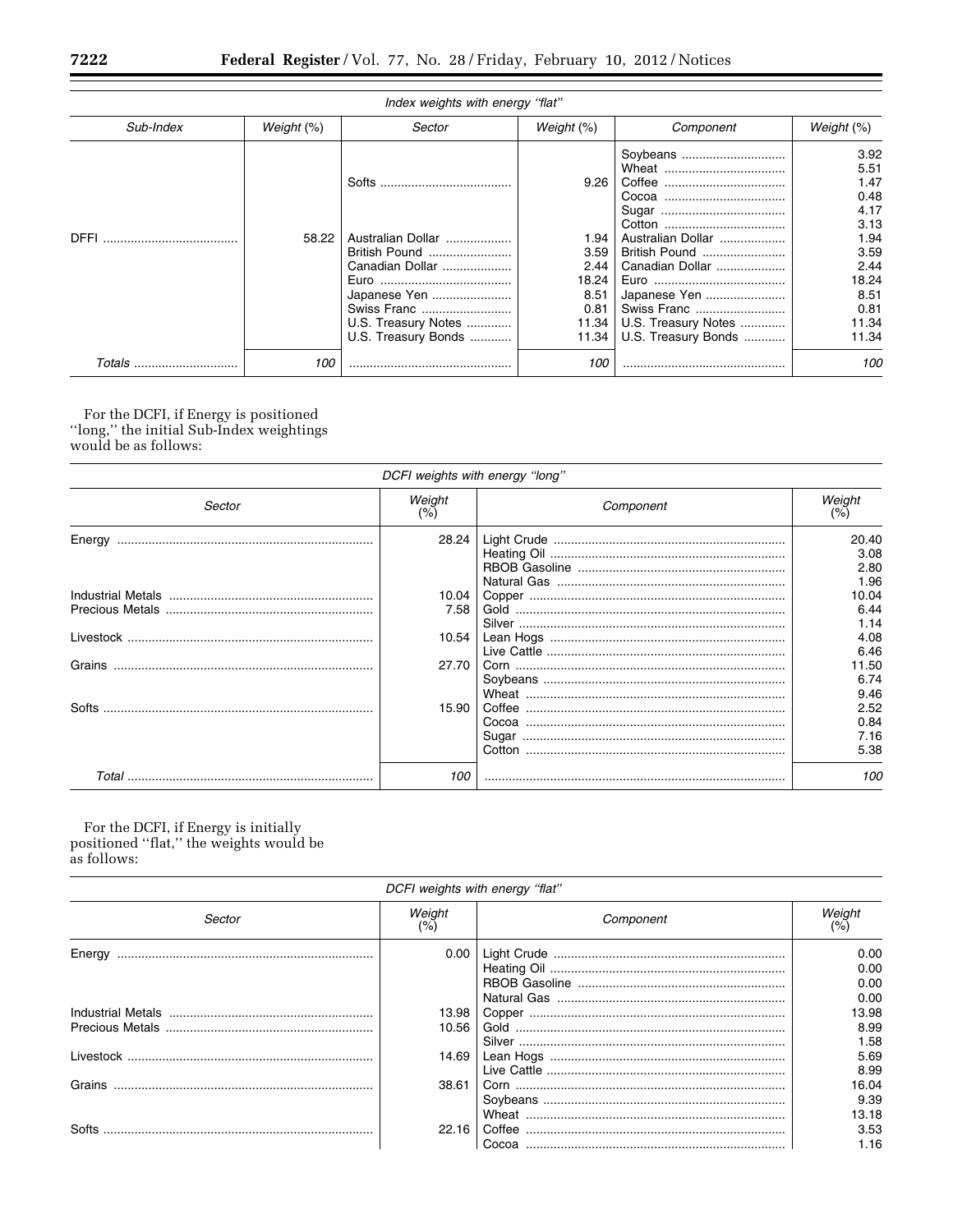| DCFI weights with energy "flat"                       |     |                                                                                                                                                                                                                                                                                                                                                                                                                                                                |              |  |  |
|-------------------------------------------------------|-----|----------------------------------------------------------------------------------------------------------------------------------------------------------------------------------------------------------------------------------------------------------------------------------------------------------------------------------------------------------------------------------------------------------------------------------------------------------------|--------------|--|--|
| Weight<br>Weight<br>Sector<br>Component<br>(%<br>(% ) |     |                                                                                                                                                                                                                                                                                                                                                                                                                                                                |              |  |  |
|                                                       |     | Sugar<br>$\begin{minipage}{0.5\textwidth} \begin{tabular}{ l l l } \hline \multicolumn{1}{ l l l } \hline \multicolumn{1}{ l l } \multicolumn{1}{ l } \multicolumn{1}{ l } \multicolumn{1}{ l } \multicolumn{1}{ l } \multicolumn{1}{ l } \multicolumn{1}{ l } \multicolumn{1}{ l } \multicolumn{1}{ l } \multicolumn{1}{ l } \multicolumn{1}{ l } \multicolumn{1}{ l } \multicolumn{1}{ l } \multicolumn{1}{ l } \multicolumn{1}{ l } \multicolumn$<br>Cotton | 9.98<br>7.50 |  |  |
| Total                                                 | 100 |                                                                                                                                                                                                                                                                                                                                                                                                                                                                | 100          |  |  |

Finally, for the DFFI, the initial weights would be as follows:

| <b>DFFI</b> weights |        |           |                    |  |
|---------------------|--------|-----------|--------------------|--|
| Sector              | Weight | Component | Weign <sup>,</sup> |  |
|                     | 3.34   |           | 3.34               |  |
|                     | 6.16   |           | 6.16               |  |
|                     | 4.20   |           | 4.20               |  |
|                     | 31.34  |           | 31.34              |  |
|                     | 14.62  |           | 14.62              |  |
|                     | 1.40   |           | 1.40               |  |
|                     |        |           | 19.48              |  |
|                     |        |           | 19.48              |  |
| Total               | 100    |           | 100                |  |

Sectors will be rebalanced monthly to the applicable weights, and the weighting of each individual Index Component within a particular sector will be rebalanced annually.

### *Energy's Short Exemption*

If Energy receives a negative price signal (as determined by the weighted moving average, as discussed below), it is positioned flat (zero-weight) rather than short. This is due to the ''risk of ruin'' inherent in the Energy sector because of the concentration of supply in a relatively small number of production locales. If supply from these locales were to be disrupted (whether by war, terrorism, or other events), the price of the Energy sector within the Index and the DCFI is exposed to large scale price increases regardless of the current trend and position setting. This would expose the Index and the DCFI to significant, if not total, losses in such a circumstance. As such, the Energy sector is positioned flat in a negative price environment and the weight it would otherwise receive is redistributed pro rata among the other sectors of the Index and the DCFI, as applicable.

### *Determining the Long/Short Positioning of the Sectors*

The rule for the Index and each Sub-Index regarding long or short positions is summarized as follows:

• Long positions are tracked when a sector's current aggregate 1-month price change is greater than or equal to the

exponential average of the past seven monthly price inputs; and

• Short positions (or flat, in the case of Energy) are tracked when a sector's current 1-month price change is less than the exponential average of the past seven monthly price inputs.

Monthly positions are determined on the second to last DFI business day of the month (defined as the position determination date, or "PDD") when the monthly percentage change of an Index Component's price is compared to past monthly price changes, exponentially weighted to give greatest weight to the most recent return and least weight to the return seven months prior. The weighted sum of the percentage changes of all the Index Component prices equals the daily movement of the Index.

To create an exponential average for comparison, price inputs (percentage change from current and previous PDDs) are weighted per the schedule below. Due to this weighting methodology, current price movements are more important than those of the more distant past.

|        | Number of months | Weight                                |
|--------|------------------|---------------------------------------|
| 6<br>5 |                  | 2.32<br>3.71<br>5.94<br>9.51<br>15.22 |
|        |                  | 24.34<br>38.95                        |
|        |                  | 100.00                                |

Because this valuation is done on a sector basis, all the Index Components within a particular sector will be set long, short (or flat, in the case of Energy) upon each monthly rebalancing.

### *Sector Rebalancing*

While sector weights are fixed and rebalanced back to their base weight monthly, Index Components that are part of a multi-component sector (energy, livestock, grains, and precious metals) are only reset back to their base weight within their sector during the first five business days of February. For example (assuming Energy is long), the Japanese Yen (a single component sector) and Grains (a multi-component sector) will rebalance to 6.85% and 11.16% of the Index respectively on the roll date, as described below. However, the individual components within the grains sector will only rebalance to their base weight at the beginning of the year. During the year, they ''float'' within the 11.16% Index Grains weighting. During this monthly rebalancing, the Index will also ''roll'' certain of its positions from the current contract to a contract further from settlement.16

<sup>16</sup>The Index is composed of Index Components, which are futures contracts. In order to maintain consistent exposure to the Index Components, each Index Component contract must be sold prior to its expiration date and replaced by a contract maturing at a specified date in the future. This process is known as rolling. Index Component contracts are rolled periodically. The rolls are implemented pursuant to a roll schedule over a five-day period from the first through the fifth Index business days Continued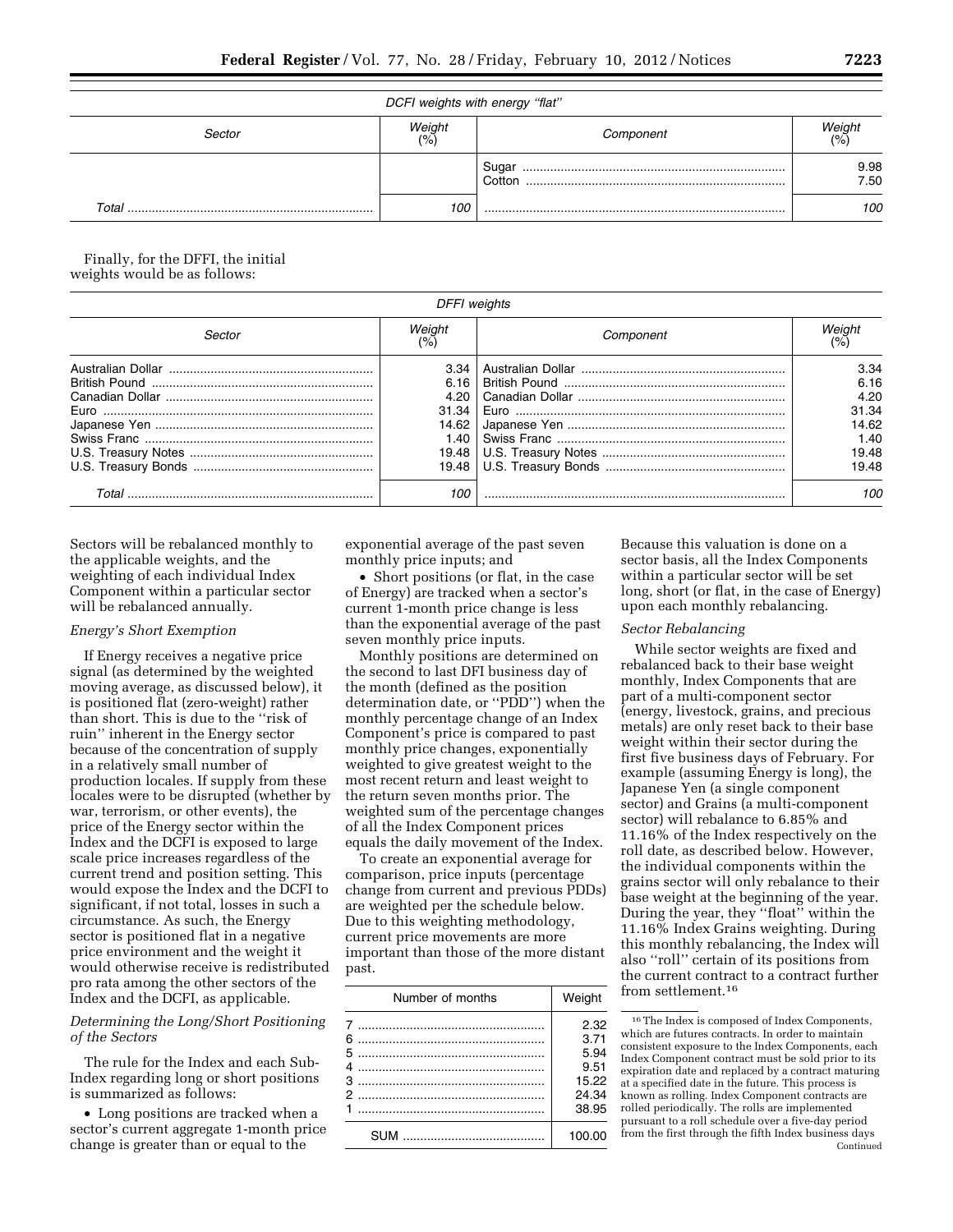Additional details regarding the Trust, Funds, Shares, trading policies and investment strategies of the Funds, creations and redemption procedures, fees, investment risks, Index and Sub-Indexes, net asset value (''NAV'') calculation, the dissemination and availability of information about the underlying assets, trading halts, applicable trading rules, surveillance, and the Information Bulletin, among other things, can be found in the Notice and/or the Registration Statement, as applicable.17

## **III. Discussion and Commission's Findings**

After careful review, the Commission finds that the proposed rule change to list and trade the Shares of the Funds is consistent with the requirements of Section 6 of the Act and the rules and regulations thereunder applicable to a national securities exchange.18 In particular, the Commission finds that the proposed rule change is consistent with the requirements of Section 6(b)(5) of the Act, $19$  which requires, among other things, that the Exchange's rules be designed to prevent fraudulent and manipulative acts and practices, to promote just and equitable principles of trade, to foster cooperation and coordination with persons engaged in facilitating transactions in securities, to remove impediments to and perfect the mechanism of a free and open market and a national market system, and, in general, to protect investors and the public interest. The Commission notes that the Funds and the Shares must comply with the requirements of NYSE Arca Equities Rule 8.200 and Commentary .02 thereto to be listed and traded on the Exchange.

The Commission finds that the proposal to list and trade the Shares on the Exchange is consistent with Section  $11A(a)(1)(C)(iii)$  of the Act,<sup>20</sup> which sets forth Congress's finding that it is in the public interest and appropriate for the protection of investors and the maintenance of fair and orderly markets to assure the availability to brokers, dealers, and investors of information with respect to quotations for, and

transactions in, securities. Quotation and last-sale information for the Shares will be available via the Consolidated Tape Association (''CTA'') high-speed line. The daily closing Index level and the percentage change in the daily closing Index level for the Index and each Sub-Index will be publicly available from one or more major market data vendors. Data regarding the Index and each Sub-Index, updated every 15 seconds during the NYSE Arca Core Trading Session, is also available from Standard & Poor's on a subscription basis.21 In addition, for each Fund, the Indicative Optimized Portfolio Value (''IOPV'') will be widely disseminated on a per Share basis by one or more major market data vendors every 15 seconds during the NYSE Arca Core Trading Session.22 The IOPV will be updated during the NYSE Arca Core Trading Session when applicable Futures Exchanges are trading any Futures Contracts held by the Funds. However, the IOPV that will be disseminated between 2 p.m. E.T. and the close of the NYSE Arca Core Trading Session will be impacted by static values for certain Futures Contracts.23 The NAV for the Funds linked to the DFI and DFFI will be calculated and disseminated daily by the Administrator at 3 p.m. E.T., and the NAV for the Fund linked to the DCFI will be calculated and disseminated daily at 2:30 p.m. E.T. The Trust will provide Web site disclosure of portfolio holdings daily and will include, as applicable, the names, notional value (in U.S. dollars) and number of Futures Contracts or units of swaps held by a Fund, if any, cash equivalents and the amount of cash held in the portfolio of each Fund. Moreover, the Web site for the Funds and/or the Exchange will contain the following information: (a) The current NAV per Share and the prior business day's NAV per Share; (b) calculation of the premium or discount of the closing market price against the NAV per Share;

22According to the Exchange, several major market data vendors display and/or make widely available IOPVs published on CTA or other data feeds. For each Fund, the IOPV will be calculated by using the prior day's closing NAV of such Fund as a base and updating throughout the trading day changes in the value of each Fund's holdings.

(c) the prospectus; and (d) other applicable quantitative information. The Exchange also will disseminate on a daily basis via the CTA information with respect to the recent NAV and Shares outstanding and make available on its Web site daily trading volume of the Shares, closing prices of the Shares, and the NAV per Share. The intra-day, closing, and settlement prices of the Futures Contracts will also be readily available, as applicable, from the respective Futures Exchanges.24

The Commission further believes that the proposal to list and trade the Shares is reasonably designed to promote fair disclosure of information that may be necessary to price the Shares appropriately and to prevent trading when a reasonable degree of transparency cannot be assured. If the Exchange becomes aware that the NAV with respect to the Shares is not disseminated to all market participants at the same time, it will halt trading in the Shares until such time as the NAV is available to all market participants. Further, the Exchange represents that it may halt trading during the day in which an interruption to the dissemination of the IOPV, the level of the Index (or Sub-Index), or the value of the underlying Futures Contracts occurs. If the interruption to the dissemination of the IOPV, the level of the Index (or Sub-Index), or the value of the underlying Futures Contracts persists past the trading day in which it occurred, the Exchange will halt trading no later than the beginning of the trading day following the interruption. The Exchange also may halt trading in the Shares if unusual conditions or circumstances detrimental to the maintenance of a fair and orderly market are present.25 Public Web site disclosure of the portfolio composition of the Funds will occur at the same time as the disclosure by the Sponsor of the portfolio composition to Authorized Participants, so that all market participants are provided portfolio composition information at the same time. Therefore, the same portfolio information will be provided on the public Web site as well as in electronic files provided to Authorized Participants. Accordingly, the Exchange represents that each investor will have

of the month. An Index business day is any day on which the majority of the Index Components are open for official trading and official settlement prices are provided, excluding holidays and weekends. The roll schedule is set forth in the Registration Statement.

<sup>17</sup>*See* Notice and Registration Statement, *supra*  notes 3 and 5, respectively.

<sup>&</sup>lt;sup>18</sup> In approving this proposed rule change, the Commission notes that it has considered the proposed rule's impact on efficiency, competition, and capital formation. *See* 15 U.S.C. 78c(f).

<sup>19</sup> 15 U.S.C. 78f(b)(5).

<sup>20</sup> 15 U.S.C. 78k–1(a)(1)(C)(iii).

<sup>21</sup> In addition, several independent data vendors package and disseminate Index and Sub-Index data in various value-added formats. Data regarding the Index Components is available from the Web sites of the Futures Exchanges. Data regarding the commodities, currencies and Treasury securities underlying the Index Components is publicly available from various financial information service providers.

<sup>&</sup>lt;sup>23</sup>The value of the IOPV will be based on the underlying Futures Contracts. Once a particular Futures Contract closes for trading, a static value for that Futures Contract will be used to calculate the IOPV.

<sup>24</sup>*See supra* note 7. 25With respect to trading halts, the Exchange may consider all relevant factors in exercising its discretion to halt or suspend trading in the Shares of the Funds. Trading in the Shares of the Funds will be subject to halts caused by extraordinary market volatility pursuant to the Exchange's circuit breaker rules in NYSE Arca Equities Rule 7.12. Trading also may be halted because of market conditions or for reasons that, in the view of the Exchange, make trading in the Shares inadvisable.